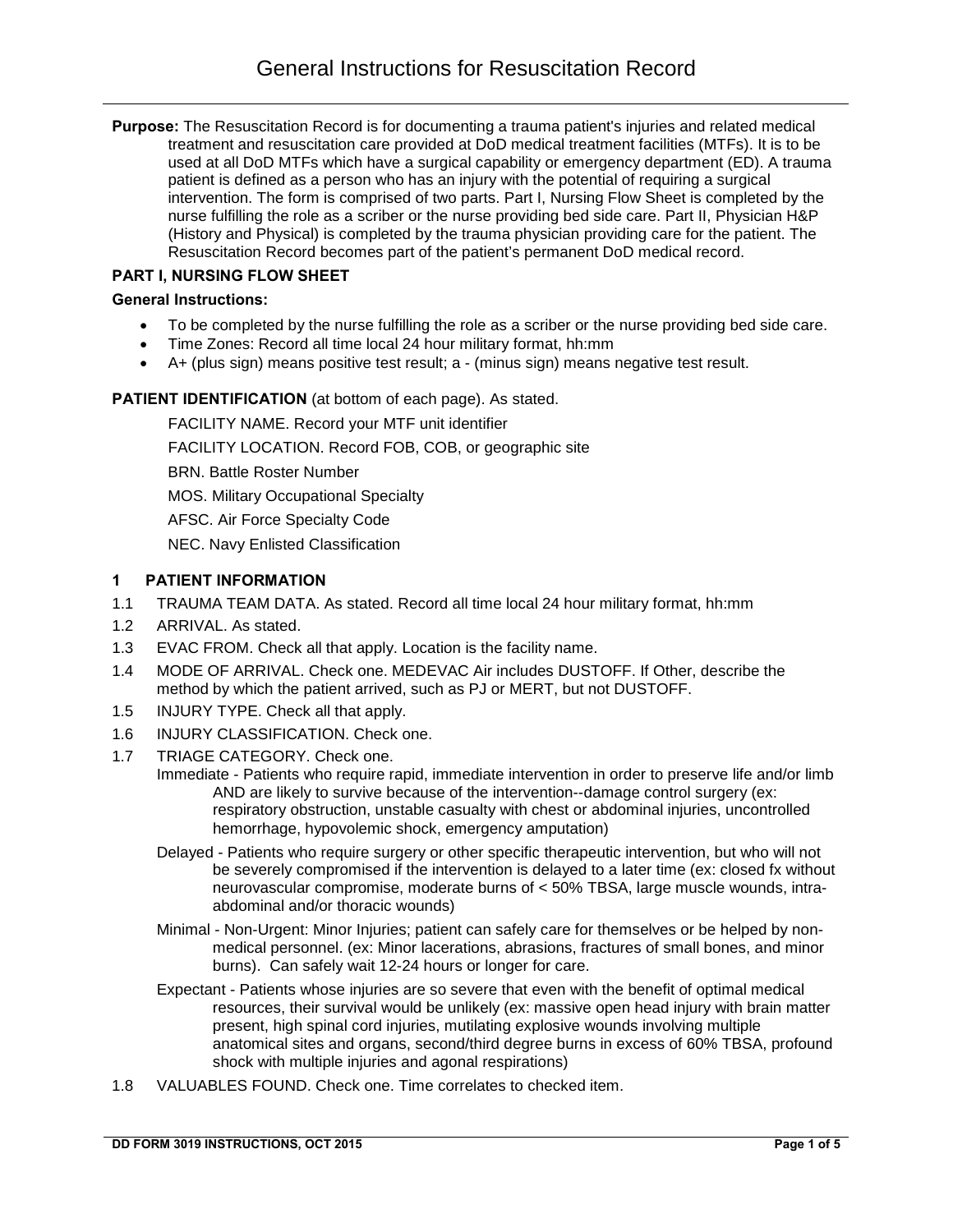1.9 PATIENT CATEGORY. Check one. If Other, describe the patient's classification as it relates to military, government or civilian organizations. USA. United States Army USAF. United States Air Force USMC. United States Marine Corp USN. United States Navy USCG. United States Coast Guard USPHS. United States Public Health Services Civilian – Local. Includes Host Nation. Civilian – Other. Includes Host Nation Police EPW. Enemy Prisoner of War NATO-Coalition. Joining military forces Non-NATO Coalition. Opposing military forces Other. Describe not otherwise specified category. 1.10 INJURY CAUSE. Check all that apply. If Other, describe cause of the injury. EFP. Explosively Formed Projectile/Penetrator IED. Improvised Explosive Device Mortar/Rocket/Artillery Shell. Includes Indirect and Direct Fire MVC. Motor Vehicle Crash UXO. Unexploded Ordnance

## **2 CARE DONE PRIOR TO ARRIVAL**

2.1 PREHOSPITAL TOURNIQUET. Check all that apply.

SOFTT. Special Operations Forces Tactical Tourniquet

CAT. Combat Application Tourniquet

If Other. Describe the type of tourniquet.

Effective. An effective tourniquet controls active hemorrhage. May be combined with a dressing.

- 2.2 PREHOSPITAL VITALS. As stated.
- 2.3 PREHOSPITAL HEMORRHAGE CONTROL MEASURES Check all that apply.

Celox. Granules, applicator or gauze. Stops bleeding by bonding with red blood cells and gelling with fluids to produce a sticky pseudo clot. This clot sticks to moist tissue to plug the bleeding site. Celox is made with chitosan, a natural polysaccharide.

ChitoFlex. A stuffable wound dressing conducive to narrow wound tracks.

Combat Gauze. Combat Gauze™ is a 3-inch x 4-yard roll of sterile gauze. The gauze is impregnated with kaolin, a material that causes the blood to clot.

Direct Pressure. Pressure applied directly to a wound, usually with sterile, low-adherent gauze between the wound and source of bleeding.

Field Dressing. A casualty's dressing applied to a wound to control hemorrhaging.

- HemCon. Bandage or patch that becomes sticky when in contact with blood, seals the wound and controls the bleeding. HemCon products are made from chitosan, a naturally occurring, bio-compatible polysaccharide.
- QuikClot. Emergency dressing, combat gauze, interventional bandage, QuikClot ACS+™, QuikClot 1st Response™. When QuikClot<sup>®</sup> comes into contact with blood in and around a wound, it takes in the smaller water molecules from the blood. The larger platelet and clotting factor molecules remain in the wound in a concentrated form. This promotes rapid natural clotting and prevents severe blood loss.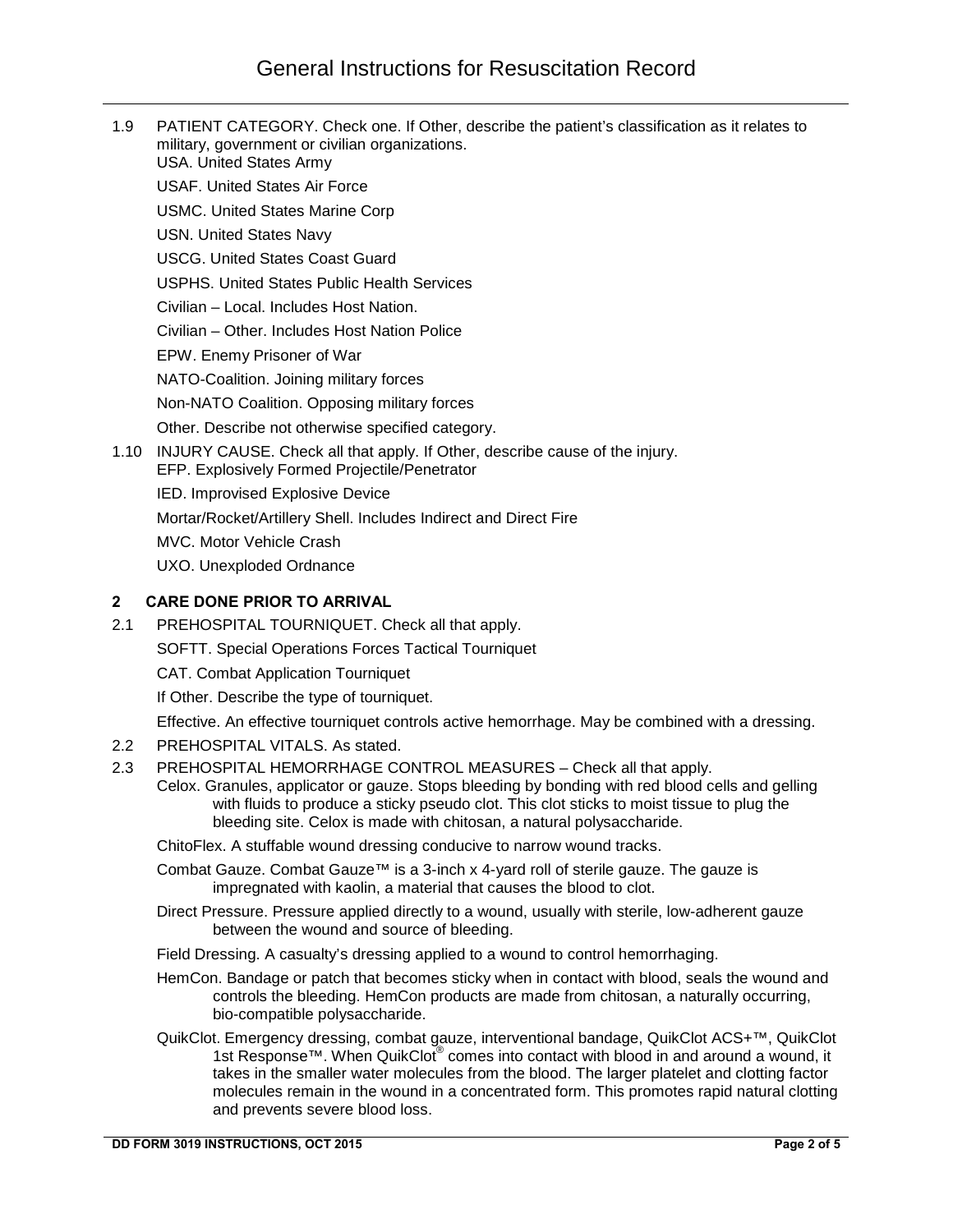None. Check if no hemorrhage control measures.

Unknown. Check if hemorrhage control measures are unknown.

If Other, describe the not otherwise specified hemorrhage control measure.

2.4 PREHOSPITAL WARMING. Check all that apply.

HPMK. Hypothermia Prevention and Management Kit. Check only if all three components were used: Hat/Hood, Activated Liner, and Outer Shell.

If Other. Describe the not otherwise specified warming device.

- 2.5 PREHOSPITAL MEDS. Enter medication, dose and route.
- 2.6 PREHOSPITAL INTERVENTIONS. As stated.

### **3 PRIMARY SURVEY**

- 3.1 VITALS. As stated. For Pain Scale, enter level that patient indicates their pain to be. Zero indicates the least pain; 10 is the most severe pain.
- 3.2 AIRWAY. As stated. If Other, describe the not otherwise specified type of airway.
- 3.3 HYPO/HYPERTHERMIA CONTROL MEASURES. As stated. Other includes Body Bag.
- 3.4 CPR IN ED. As stated.
- 3.5 BREATHING. As stated.
- 3.6 CIRCULATION. As stated.
- 3.7 DEFICIT/NEURO. As stated.
	- Pediatric Broselow Tape Color: Pediatric is a patient less than 15 years old at the time of injury. A patient 15 years old or older is considered an adult.

| <b>Color</b>      | <b>Patient Weight</b> |
|-------------------|-----------------------|
| Grey/Pink         | $3 - 7$ Kg            |
| Red/Purple/Yellow | 8-14 Kg               |
| White             | 15 - 18 Kg            |
| Blue              | 19-23 Kg              |
| Orange            | 24 - 29 Kg            |
| Green             | 30 - 35 Kg            |

### **4 SECONDARY SURVEY**

- 4.1 HEAD/NECK ENT. As stated.
- 4.2 HEART / THORACIC.

Rhythm. As stated. If Other, describe not otherwise specified rhythm.

Pulses. Enter S, W, D, A as appropriate. Doppler includes non-palpable, but detected with Doppler. Absent means no pulse, non-palpable and not detected with Doppler.

- 4.3 ABDOMINAL/GU. As stated. Unable to Assess includes TAC (Temporary Abdominal Closure). Last meal @. Enter date and time.
- 4.4 EXTREMITIES. Check all that apply. For Pulses Present (positive) enter S, W, D, or A. Doppler includes non-palpable, but detected with Doppler. Absent means no pulse, non-palpable and not detected with Doppler.
- 4.5 ALLERGIES. Check one. NKDA is No Known Drug Allergies. If Other, describe not otherwise specified allergy.
- 4.6 CURRENT MEDICATIONS. As stated. Current Meds. List medication, dose and route.
- 4.7 PROCEDURES. As stated. Hemorrhage Control Measures. Refer to Prehospital Hemorrhage Control Measures.
- 4.8 INTUBATION MECH/VENT. As stated.
- 4.9 ABGs/VBGs. As stated.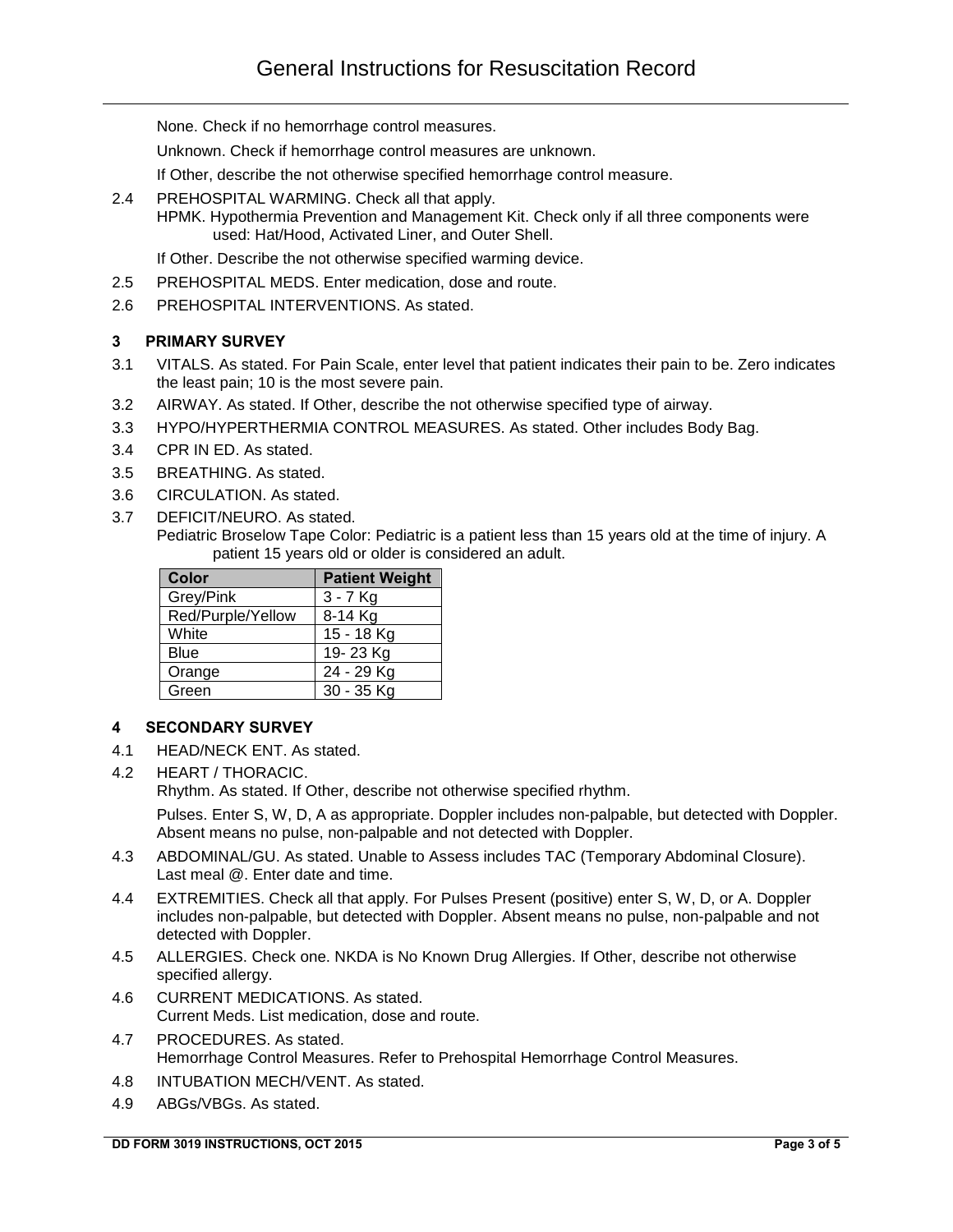- 4.10 INTRAVENOUS ACCESS AND FLUIDS. As stated.
- 4.11 BLOOD PRODUCTS. As stated. Initials. Legible initials of person who performed task.
- 4.12 MEDICATIONS. As stated. Initials. Legible initials of person who performed task.
- 4.13 VITAL SIGNS. As stated.
- 4.14 LABS. Enter time as stated.
- 4.15 CT. As stated.
- 4.16 X-RAY. As stated.
- 4.17 DISPOSITION. As stated.
- 4.18 DEATH INFORMATION. If death, as stated. Leave blank if patient is alive.
- 4.19 REMARKS. Enter additional information relevant to the patient's nursing care.

## **PART II, PHYSICIAN H&P**

#### **General Instructions:**

- To be completed by the trauma physician providing care for the patient.
- Time Zones: Record all time local 24 hour military format, hh:mm
- A+ (plus sign) means positive test result; a (minus sign) means negative test result.

### **PATIENT IDENTIFICATION** (at bottom of each page). As stated.

FACILITY NAME. Record your MTF unit identifier FACILITY LOCATION. Record FOB, COB, or geographic site BRN. Battle Roster Number

# **1 HISTORY & PHYSICAL – INJURY DESCRIPTION**

- 1.1 ARRIVAL. As stated.
- 1.2 TRIAGE CATEGORY. Check one. Refer to 1.7 for definitions from Part I Nursing Flow Sheet.
- 1.3 CHIEF COMPLAINT, HISTORY AND PRESENTING ILLNESS. As stated.
- 1.4 INJURY DESCRIPTION. As stated. Doppler includes non-palpable, but detected with Doppler. Absent means no pulse, non-palpable and not detected with Doppler.
- 1.5 HISTORY AND PHYSICAL. As stated. Interventions Prior to Arrival is any intervention performed in a prehospital or transferring facility.
- 1.6 PRE / INITIAL PROCEDURES / DIAGNOSTICS. As stated. Pre means prior to arrival. Cntrl Line is Central Line.
- 1.7 PUPILS/VISION. As stated.
- 1.8 BURN. As stated. Describe the cause of burn.
- 1.9 EXTREMITIES. As stated.

# **2 X-RAYS AND CT**

- 2.1 CT OBTAINED. As stated.
- 2.2 X-RAYS OBTAINED. As stated.
- 2.3 PENDING STUDIES. As stated.
- 2.4 RESULTS. Include TEG/Rotem results.
- 2.5 C-SPINE RESULTS. As stated.